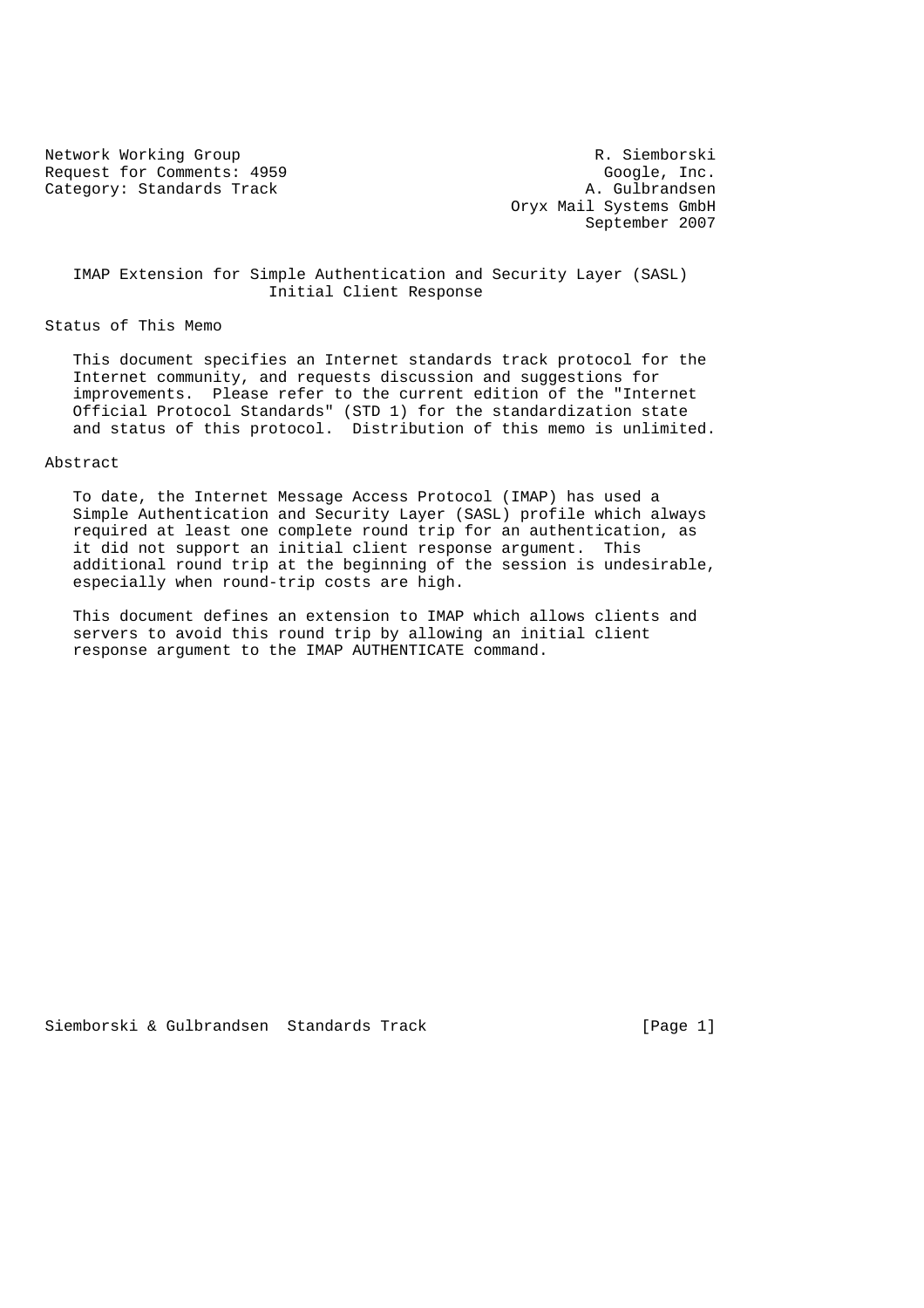1. Introduction

 The SASL initial client response extension is present in any IMAP [RFC3501] server implementation which returns "SASL-IR" as one of the supported capabilities in its CAPABILITY response.

 Servers which support this extension will accept an optional initial client response with the AUTHENTICATE command for any SASL [RFC4422] mechanisms which support it.

2. Conventions Used in This Document

 The key words "MUST", "MUST NOT", "REQUIRED", "SHALL", "SHALL NOT", "SHOULD", "SHOULD NOT", "RECOMMENDED", "MAY", and "OPTIONAL" in this document are to be interpreted as described in [RFC2119].

 In examples, "C:" and "S:" indicate lines sent by the client and server, respectively.

Formal syntax is defined by [RFC4234] as extended by [RFC3501].

3. IMAP Changes to the IMAP AUTHENTICATE Command

 This extension adds an optional second argument to the AUTHENTICATE command that is defined in Section 6.2.2 of [RFC3501]. If this second argument is present, it represents the contents of the "initial client response" defined in Section 5.1 of [RFC4422].

 As with any other client response, this initial client response MUST be encoded as defined in Section 4 of [RFC4648]. It also MUST be transmitted outside of a quoted string or literal. To send a zero length initial response, the client MUST send a single pad character ("="). This indicates that the response is present, but is a zero length string.

 When decoding the BASE64 [RFC4648] data in the initial client response, decoding errors MUST be treated as IMAP [RFC3501] would handle them in any normal SASL client response. In particular, the server should check for any characters not explicitly allowed by the BASE64 alphabet, as well as any sequence of BASE64 characters that contains the pad character  $('='')$  anywhere other than the end of the string (e.g., "=AAA" and "AAA=BBB" are not allowed).

 If the client uses an initial response with a SASL mechanism that does not support an initial response, the server MUST reject the command with a tagged BAD response.

Siemborski & Gulbrandsen Standards Track [Page 2]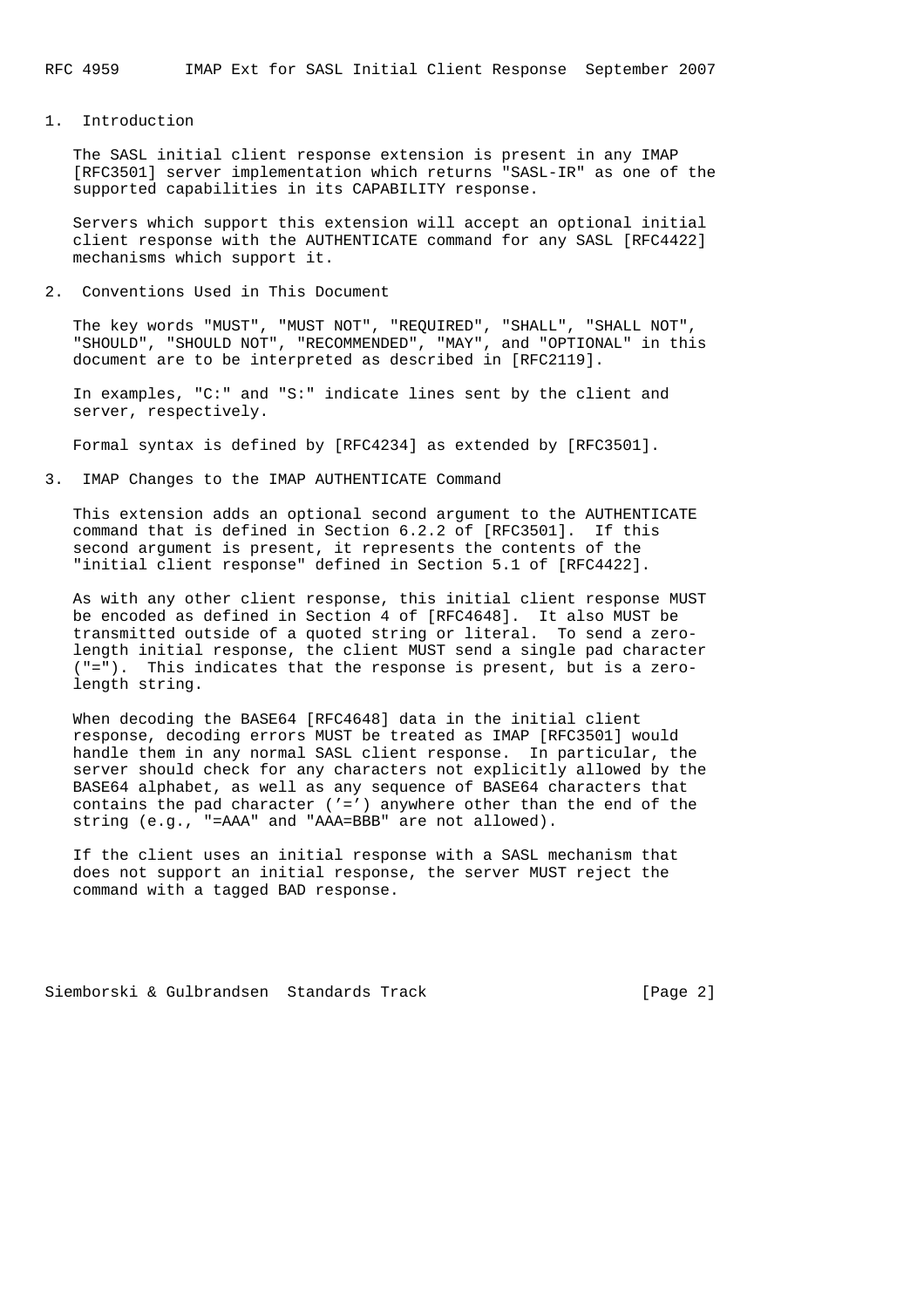Note: support and use of the initial client response is optional for both clients and servers. Servers that implement this extension MUST support clients that omit the initial client response, and clients that implement this extension MUST NOT send an initial client response to servers that do not advertise the SASL-IR capability. In such a situation, clients MUST fall back to an IMAP [RFC3501] compatible mode.

 If either the client or the server do not support the SASL-IR capability, a mechanism which uses an initial client response is negotiated using the challenge/response exchange described in [RFC3501], with an initial zero-length server challenge.

4. Examples

 The following is an example authentication using the PLAIN (see [RFC4616]) SASL mechanism (under a TLS protection layer, see [RFC4346]) and an initial client response:

 ... client connects to server and negotiates a TLS protection layer ... C: C01 CAPABILITY S: \* CAPABILITY IMAP4rev1 SASL-IR AUTH=PLAIN S: C01 OK Completed C: A01 AUTHENTICATE PLAIN dGVzdAB0ZXN0AHRlc3Q= S: A01 OK Success (tls protection)

 Note that even when a server supports this extension, the following negotiation (which does not use the initial response) is still valid and MUST be supported by the server:

 ... client connects to server and negotiates a TLS protection layer ... C: C01 CAPABILITY S: \* CAPABILITY IMAP4rev1 SASL-IR AUTH=PLAIN S: C01 OK Completed C: A01 AUTHENTICATE PLAIN (note that there is a space following the "+" in the following line)  $S: +$  C: dGVzdAB0ZXN0AHRlc3Q= S: A01 OK Success (tls protection)

 The following is an example authentication using the SASL EXTERNAL mechanism (defined in [RFC4422]) under a TLS protection layer (see [RFC4346]) and an empty initial client response:

Siemborski & Gulbrandsen Standards Track [Page 3]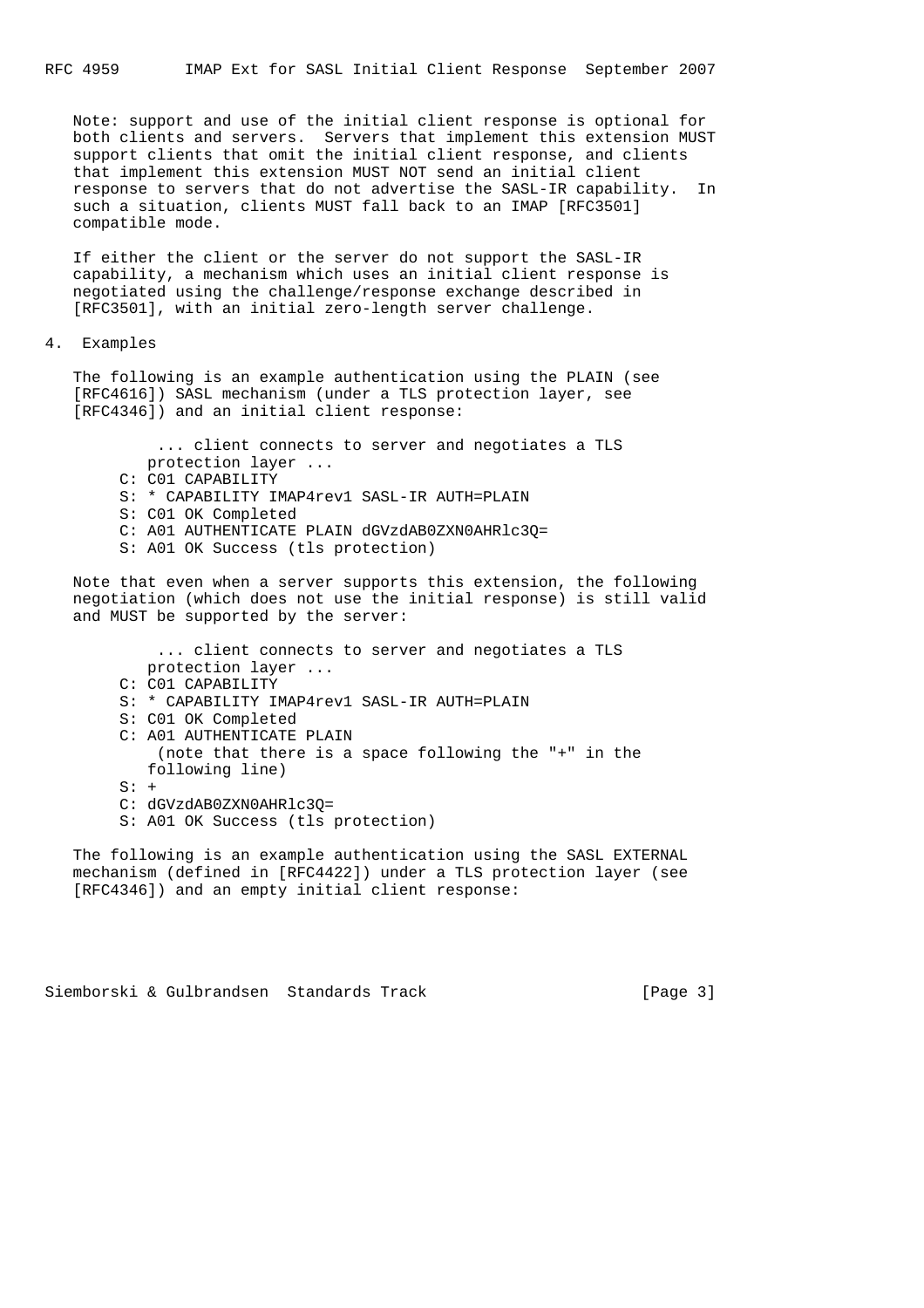... client connects to server and negotiates a TLS protection layer ... C: C01 CAPABILITY S: \* CAPABILITY IMAP4rev1 SASL-IR AUTH=PLAIN AUTH=EXTERNAL S: C01 OK Completed C: A01 AUTHENTICATE EXTERNAL = S: A01 OK Success (tls protection) This is in contrast with the handling of such a situation when an initial response is omitted: ... client connects to server and negotiates a TLS protection layer ... C: C01 CAPABILITY S: \* CAPABILITY IMAP4rev1 SASL-IR AUTH=PLAIN AUTH=EXTERNAL S: C01 OK Completed C: A01 AUTHENTICATE EXTERNAL (note that there is a space following the "+" in the following line)  $S: +$  C: S: A01 OK Success (tls protection)

5. IANA Considerations

The IANA has added SASL-IR to the IMAP4 Capabilities Registry.

6. Security Considerations

 The extension defined in this document is subject to many of the Security Considerations defined in [RFC3501] and [RFC4422].

 Server implementations MUST treat the omission of an initial client response from the AUTHENTICATE command as defined by [RFC3501] (as if this extension did not exist).

 Although [RFC3501] has no express line length limitations, some implementations choose to enforce them anyway. Such implementations MUST be aware that the addition of the initial response parameter to AUTHENTICATE may increase the maximum line length that IMAP parsers may expect to support. Server implementations MUST be able to receive the largest possible initial client response that their supported mechanisms might receive.

Siemborski & Gulbrandsen Standards Track [Page 4]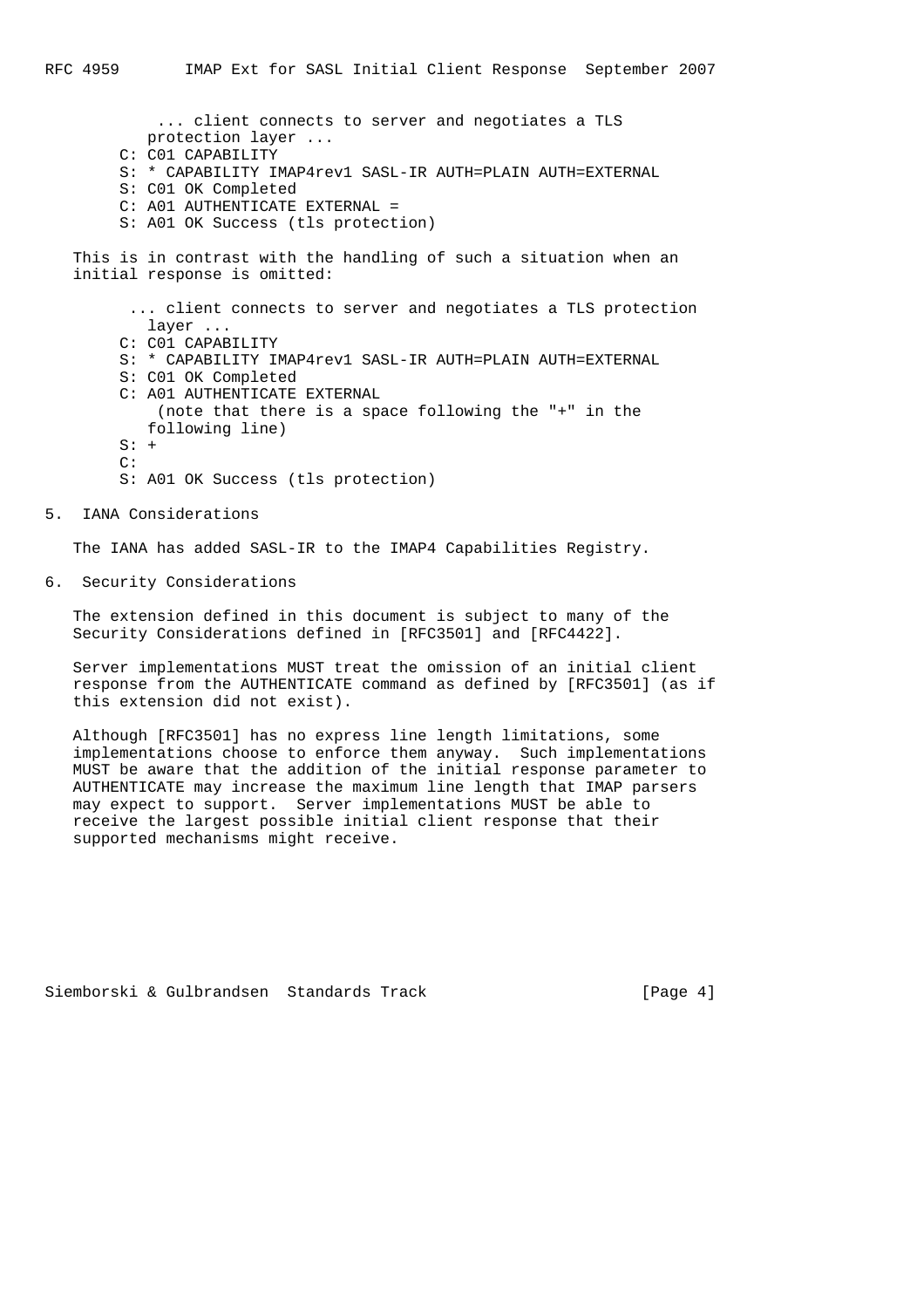# 7. Formal Syntax

 The following syntax specification uses the Augmented Backus-Naur Form [RFC4234] notation. [RFC3501] defines the non-terminals capability, auth-type, and base64.

 capability =/ "SASL-IR" authenticate = "AUTHENTICATE" SP auth-type  $[SP (base64 / "=")]$  \*(CRLF base64) ;;redefine AUTHENTICATE from [RFC3501]

### 8. Acknowledgments

 The authors would like to acknowledge the contributions of Ken Murchison and Mark Crispin, along with the rest of the IMAPEXT Working Group for their assistance in reviewing this document.

 Alexey Melnikov and Cyrus Daboo also had some early discussions about this extension.

## 9. References

- 9.1. Normative References
	- [RFC2119] Bradner, S., "Key words for use in RFCs to Indicate Requirement Levels", BCP 14, RFC 2119, March 1997.
	- [RFC3501] Crispin, M., "INTERNET MESSAGE ACCESS PROTOCOL VERSION 4rev1", RFC 3501, March 2003.
	- [RFC4234] Crocker, D. and P. Overell, "Augmented BNF for Syntax Specifications: ABNF", RFC 4234, October 2005.
	- [RFC4422] Melnikov, A. and K. Zeilenga, "Simple Authentication and Security Layer (SASL)", RFC 4422, June 2006.
	- [RFC4648] Josefsson, S., "The Base16, Base32, and Base64 Data Encodings", RFC 4648, October 2006.

# 9.2. Informative References

- [RFC4616] Zeilenga, K., "The PLAIN Simple Authentication and Security Layer (SASL) Mechanism", RFC 4616, August 2006.
- [RFC4346] Dierks, T. and E. Rescorla, "The Transport Layer Security (TLS) Protocol Version 1.1", RFC 4346, April 2006.

Siemborski & Gulbrandsen Standards Track [Page 5]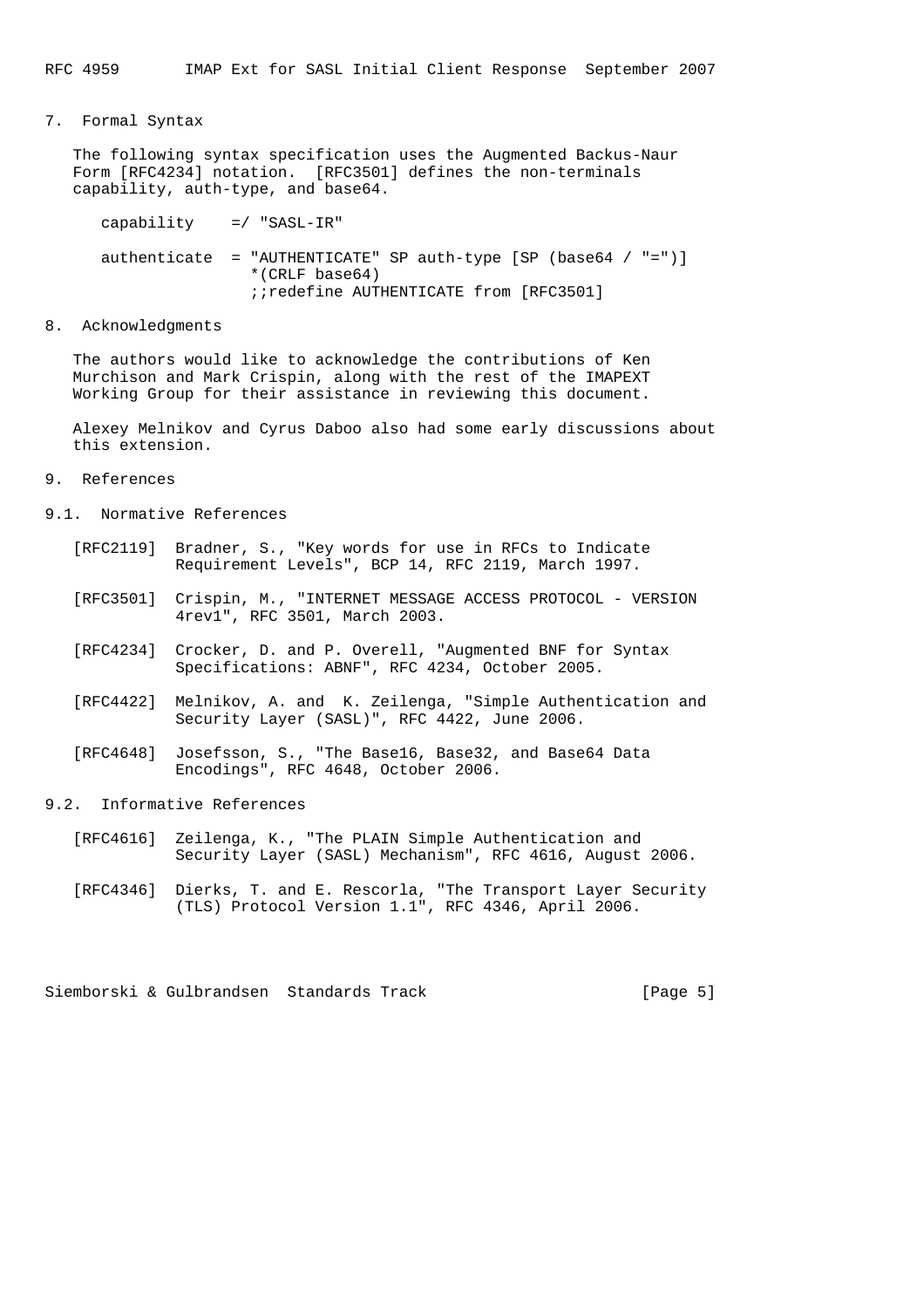Authors' Addresses

 Robert Siemborski Google, Inc. 1600 Ampitheatre Parkway Mountain View, CA 94043

 Phone: +1 650 623 6925 EMail: robsiemb@google.com

 Arnt Gulbrandsen Oryx Mail Systems GmbH Schweppermannstr. 8 D-81671 Muenchen Germany

EMail: arnt@oryx.com

Siemborski & Gulbrandsen Standards Track [Page 6]